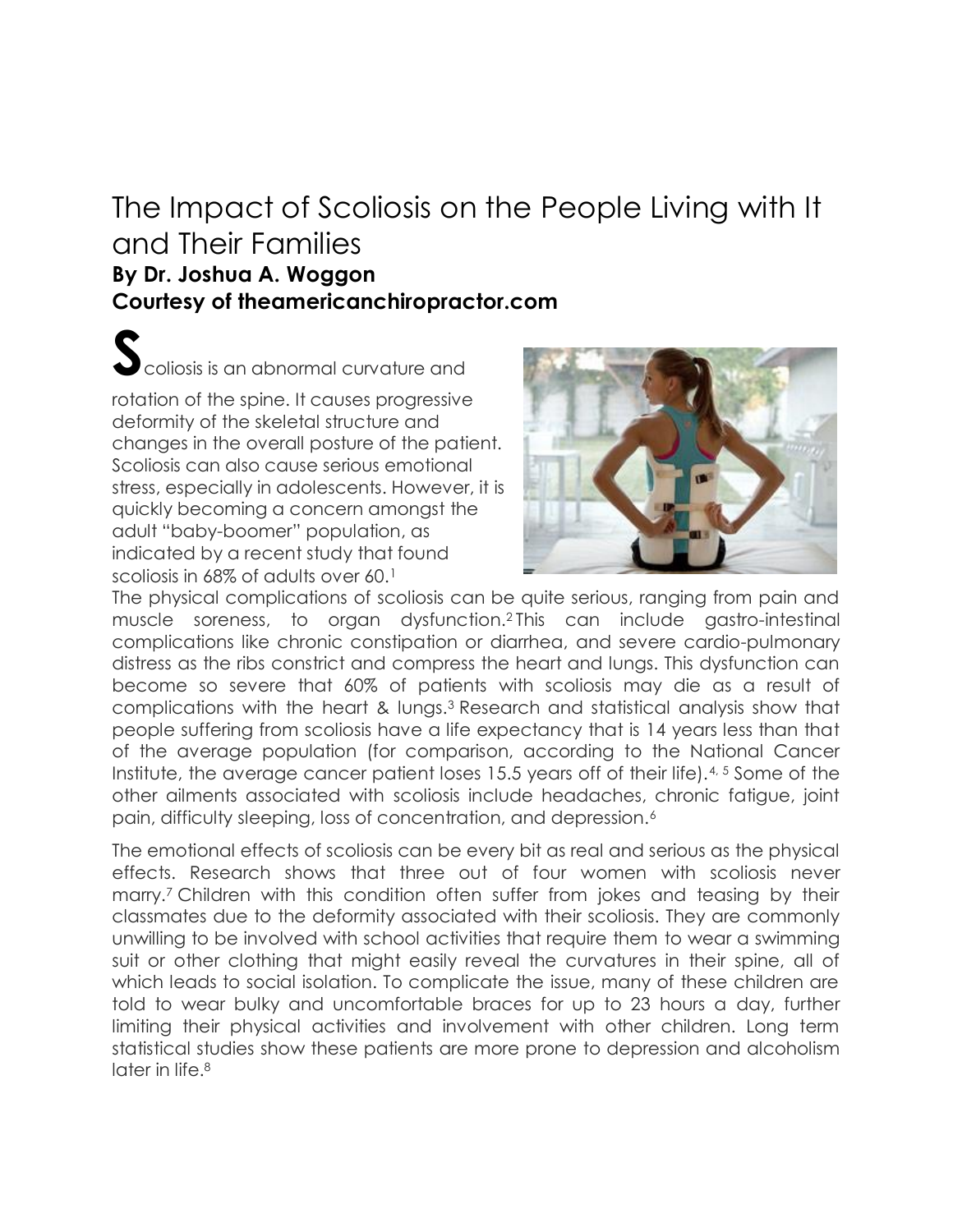Research and statistical analysis show that people suffering from scoliosis have a life expectancy that is 14 years less than that of the average population.

The financial effects of scoliosis can be extremely difficult on the families. The average cost of the bracing procedures can run up to \$10,000 or more. Once the curve develops to around 45 degrees, the cost of the scoliosis surgery can approach \$140,000, not including all the pre and postsurgical medical needs. Even with good insurance coverage (say, eighty percent), the patient's portion of the expenses can easily exceed \$15,000 to \$20,000. In addition, many surgeries need to be repeated, especially if they are conducted before the patient and their spine have finished growing. In healthcare, there is no "Money-back Guarantee;" if the fusion fails for any reason, the patient does not get a discount on the second (or third) operation.9, 10

While we chiropractors hold ourselves out as the spinal experts, we have historically had little to offer the scoliosis patient. This must change. We need to develop an understanding of the underlying causes of this condition so that we can develop the appropriate treatment protocols to effectively treat this condition. People living with scoliosis deserve more options than observation, bracing and surgery.

A search of the literature reveals that there have been around 9700 articles on chiropractic; 14.7% of these are on the topic of low back pain, whereas 1.4%,of them are about scoliosis.<sup>11</sup> This is significant considering that there are more than ten musculoskeletal conditions that chiropractors manage besides low back pain! Currently, a case report published by three chiropractors on the chiropractic treatment of scoliosis is listed as the Most Highly Accessed Article of All-Time in its publishing journal.<sup>12</sup> Doctors of chiropractic working with scoliosis have been featured in numerous media outlets around the country, including CBS, ABC, NBC, & FOX News, for their groundbreaking efforts. The recent report on the



burden of musculoskeletal disorders in the United States published by The Bone and Joint Decade estimates that over 2.6 billion dollars are spent each year on hospitalization costs to treat scoliosis and scoliosis-related complaints each year.<sup>13</sup> The need for chiropractors to get involved with scoliosis has never been greater than it is today.

Even if a chiropractor is not interested in dedicating the necessary resources to work with severe cases of scoliosis, we all have an obligation to understand it, and to be able to educate our patients with scoliosis effectively and responsibly. The biomechanical insight gained from working with patients with scoliosis can help you achieve better results in your patients without scoliosis, as well. There are seminars on scoliosis currently offered by chiropractic colleges and techniques that empower the doctor of chiropractic to better diagnose, educate, and manage patients with mild cases of scoliosis, and to develop a referral network of advanced specialists in this condition to refer severe cases to.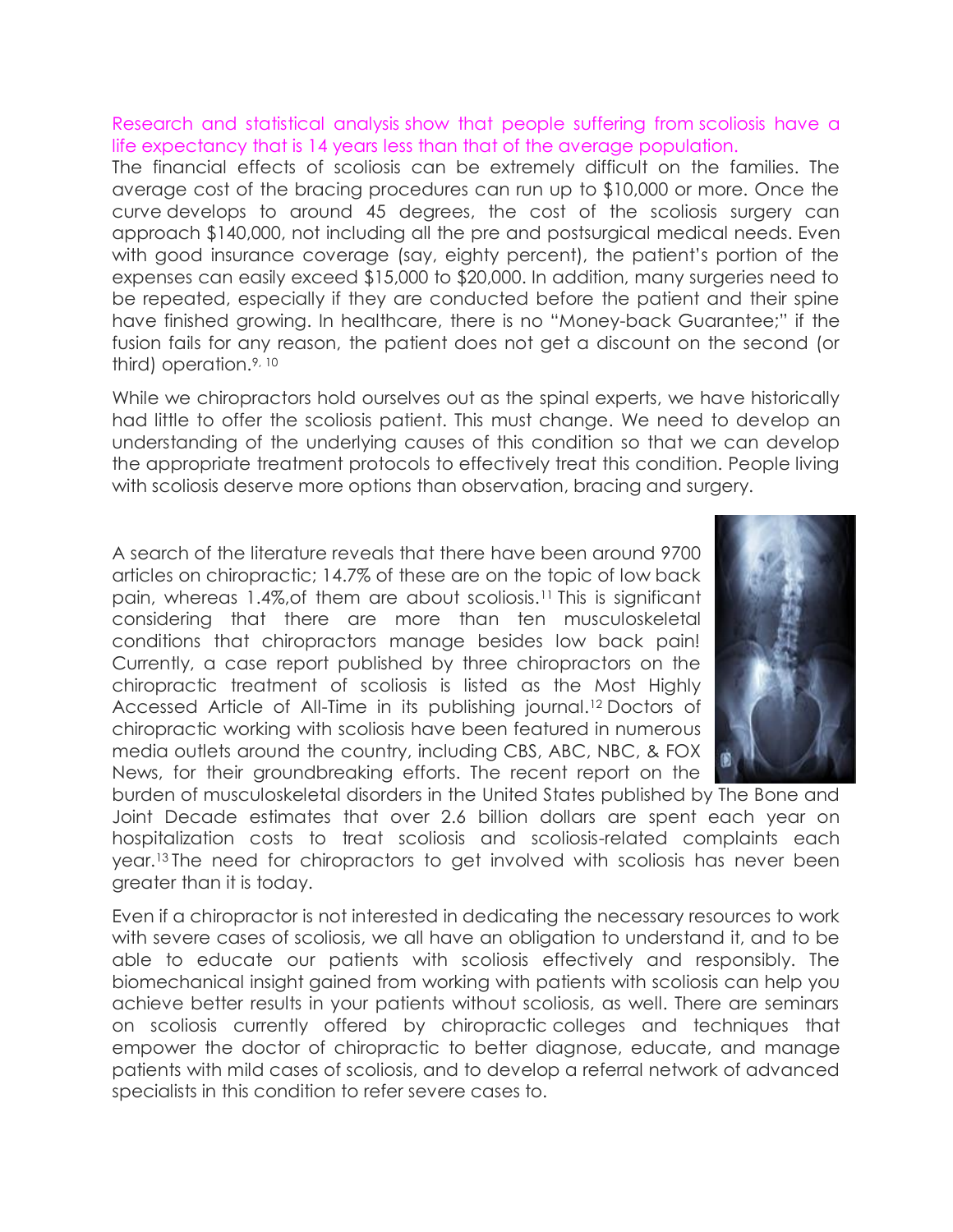When someone is first diagnosed with scoliosis, it is logical for them to think of visiting a chiropractor—a doctor of the spine—to help them with their condition. We must respect our responsibility as primary care providers to provide these individuals with accurate information. We must know when it is appropriate to treat them, when it is appropriate to refer them to a chiropractic scoliosis specialist, and when referral to an orthopedist is necessary.

Above all, we must not take lightly the burden that scoliosis can impose upon the individual and upon our society.

*A 1988 Graduate of Cleveland Chiropractic College, Dr. Glenn R. Robinson is the Director of the Frisco Chiropractic Clinic in Frisco, Texas, and is a member of the CLEAR Institute Board of Advisors. He can be contacted at [drrobinson@clear](mailto:drrobinson@clear-institute.org.)[institute.org.](mailto:drrobinson@clear-institute.org.)*

*Dr. A. Joshua Woggon, a 2010 Graduate of Parker College, is the Director of the CLEAR Scoliosis Treatment and Research Clinic in Dallas, Texas (www.clearscoliosisclinic.com), and the Director of Research for CLEAR Institute, a Non-Profit Organization dedicated to advancing chiropractic scoliosis correction (www.clear-institute.org). He can be contacted at [jwoggon@clear-institute.org.](mailto:jwoggon@clear-institute.org.)*

## **Research & References:**

1) Adult scoliosis: prevalence, SF-36, and nutritional parameters in an elderly volunteer population. *Spine*, 2005 May 1;30(9):1082-5.

2) Natural history of untreated idiopathic scoliosis after skeletal maturity. *Spine* 1986 Oct;11(8):784-9.

3) Long-term prognosis in idiopathic scoliosis. *Acta Orthopaedica Scandinavia*, 1998;39:466-476.

4) Idiopathic scoliosis: long-term follow-up and prognosis in untreated patients. *J Bone Joint Surg Am*, 1981 Jun;63(5):702-12

, National Center for Health

Statistics. [http://progressreport.cancer.gov/doc\\_detail.asp?pid=1&did=2007&chid=](http://progressreport.cancer.gov/doc_detail.asp?pid=1&did=2007&chid=76&coid=730&mid=) [76&coid=730&mid=](http://progressreport.cancer.gov/doc_detail.asp?pid=1&did=2007&chid=76&coid=730&mid=)

6) National Scoliosis Foundation, www.scoliosis.org

7) An Algorithm for the Management of Scoliosis. *JMPT* 1986;9:1-14.

8) Does scoliosis have a psychological impact and does gender make a difference? *Spine* 1997, 22:1380-4.

9) Repeat surgical interventions following "definitive" instrumentation and fusion for idiopathic scoliosis. *Spine* (Phila Pa 1976). 2006 Dec 15;31(26):3018-26.

10) The estimated cost of scoliosis screening. *Spine* 2000 Sep 15;25(18):2387-91

11) Results of MANTIS search performed 4-4-2011, www.chiroaccess.com.